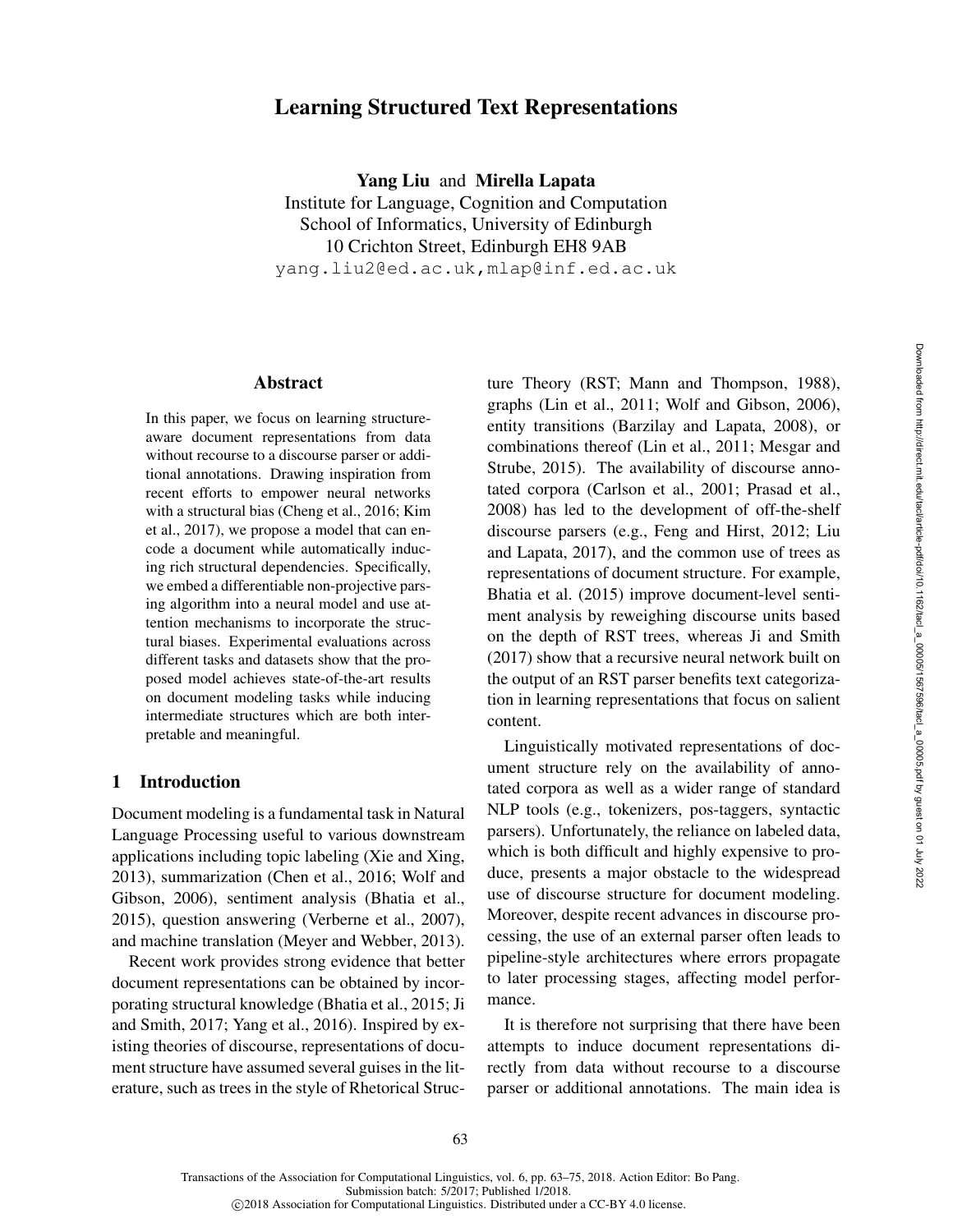to obtain *hierarchical* representations by first building representations of sentences, and then aggregating those into a document representation (Tang et al., 2015a,b). Yang et al. (2016) further demonstrate how to implicitly inject structural knowledge onto the representation using an attention mechanism (Bahdanau et al., 2015) which acknowledges that sentences are differentially important in different contexts. Their model learns to pay more or less attention to individual sentences when constructing the representation of the document.

Our work focus on learning deeper structureaware document representations, drawing inspiration from recent efforts to empower neural networks with a structural bias (Cheng et al., 2016). Kim et al. (2017) introduce structured attention networks which are generalizations of the basic attention procedure, allowing to learn sentential representations while attending to partial segmentations or subtrees. Specifically, they take into account the dependency structure of a sentence by viewing the attention mechanism as a graphical model over latent variables. They first calculate unnormalized pairwise attention scores for all tokens in a sentence and then use the inside-outside algorithm to normalize the scores with the marginal probabilities of a dependency tree. Without recourse to an external parser, their model learns meaningful task-specific dependency structures, achieving competitive results in several sentence-level tasks. However, for document modeling, this approach has two drawbacks. Firstly, it does not consider non-projective dependency structures, which are common in documentlevel discourse analysis (Hayashi et al., 2016; Lee et al., 2006). As illustrated in Figure 1, the tree structure of a document can be flexible and the dependency edges may cross. Secondly, the inside-outside algorithm involves a dynamic programming process which is difficult to parallelize, making it impractical for modeling long documents. $<sup>1</sup>$ </sup> to obtain the<br>ranchital representations by first huild-<br>in the next transfer and then aggre-<br> $z$  tries from the next trains of contenents, and then aggre-<br> $z$  tries from the contenent in the next time of the next time of

In this paper, we propose a new model for representing documents while automatically learning richer structural dependencies. Using a variant of Kirchhoff's Matrix-Tree Theorem (Tutte, 1984), our model implicitly considers non-projective depen-

- Member of Congress moan about the deficit,
- consider what Congress did Friday. 2 The Senate, 84-6 , voted to increase to \$124,000 the ceiling on insured
- mortgages from the FHA, which lost \$4.2 billion in loan defaults last year. 3 Then , by voice vote , the Senate voted a porkbarrel bill, approved
- Thursday by the House, for domestic military construction. 4 The Bush request to what the Senators gave themselves.



Figure 1: The document is analyzed in the style of Rhetorical Structure Theory (Mann and Thompson, 1988), and represented as a dependency tree following the conversion algorithm of Hayashi et al. (2016).

dency tree structures. We keep each step of the learning process differentiable, so the model can be trained in an end-to-end fashion and induce discourse information that is helpful to specific tasks without an external parser. The inside-outside model of Kim et al. (2017) and our model both have a  $O(n^3)$  worst case complexity. However, major operations in our approach can be parallelized efficiently on GPU computing hardware. Although our primary focus is on document modeling, there is nothing inherent in our model that prevents its application to individual sentences. Advantageously, it can induce non-projective structures which are required for representing languages with free or flexible word order (McDonald and Satta, 2007).

Our contributions in this work are threefold: a model for learning document representations whilst taking structural information into account; an efficient training procedure which allows to compute document level representations of arbitrary length; and a large scale evaluation study showing that the proposed model performs competitively against strong baselines while inducing intermediate structures which are both interpretable and meaningful.

## 2 Background

In this section, we describe how previous work uses the attention mechanism for representing individual sentences. The key idea is to capture the interaction between tokens within a sentence, generating a context representation for each word with weak structural information. This type of *intra-sentence* attention encodes relationships between words within

<sup>&</sup>lt;sup>1</sup>In our experiments, adding the inside-outside pass in-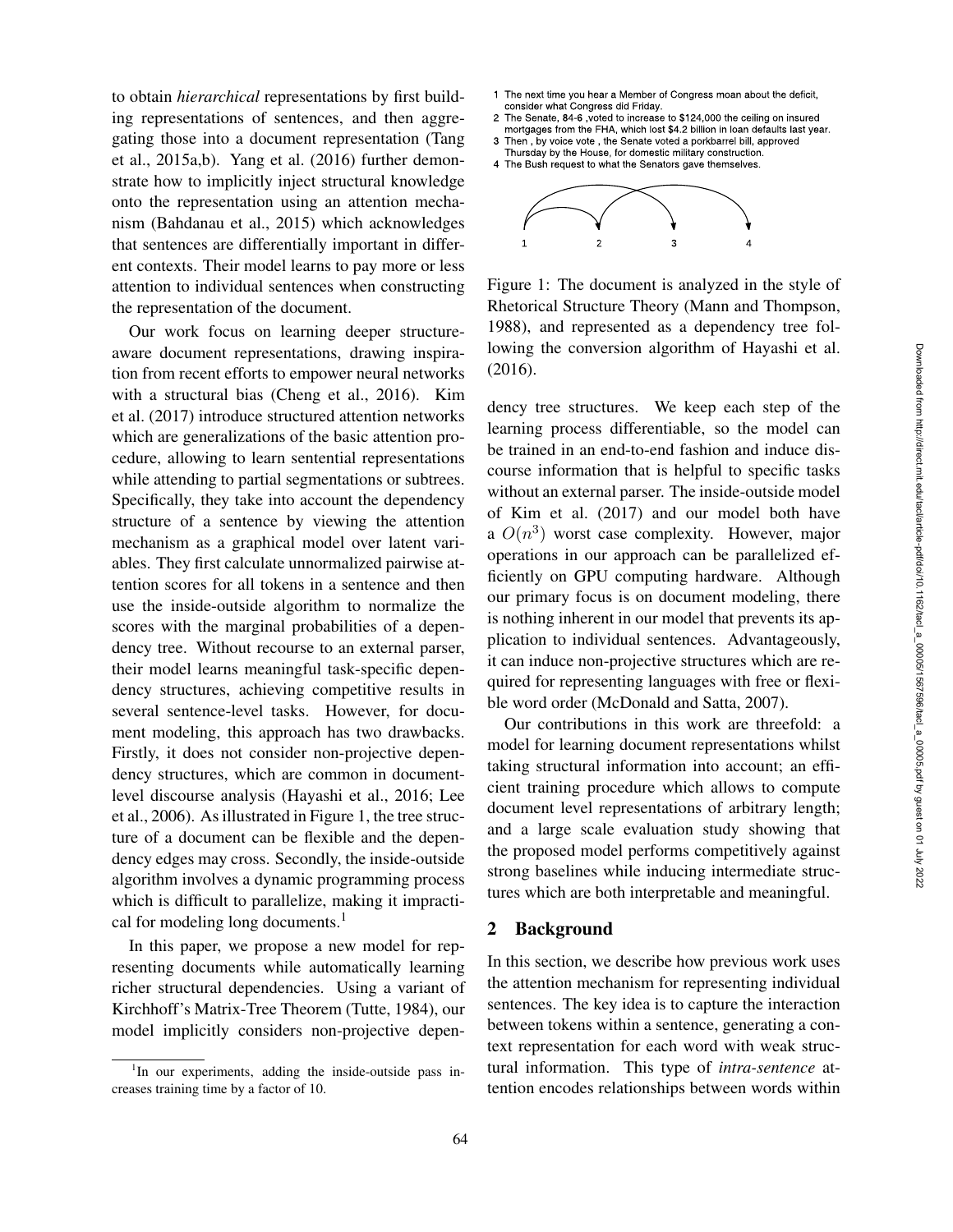

Figure 2: Intra-sentential attention mechanism;  $a_{ij}$  denotes the normalized attention score between tokens  $u_i$  and  $u_j$ .

each sentence and differs from *inter-sentence* attention which has been widely applied to sequence transduction tasks like machine translation (Bahdanau et al., 2015) and learns the latent alignment *between* source and target sequences.

Figure 2 provides a schematic view of the intrasentential attention mechanism. Given a sentence represented as a sequence of  $n$  word vectors  $[u_1, u_2, \cdots, u_n]$ , for each word pair  $\langle u_i, u_j \rangle$ , the attention score  $a_{ij}$  is estimated as:

$$
\mathbf{f}_{ij} = F(\mathbf{u}_i, \mathbf{u}_j) \tag{1}
$$

$$
a_{ij} = \frac{exp(\boldsymbol{f}_{ij})}{\sum_{k=1}^{n} exp(\boldsymbol{f}_{ik})}
$$
(2)

where  $F()$  is a function for computing the unnormalized score  $f_{ij}$  which is then normalized by calculating a probability distribution  $a_{ij}$ . Individual words collect information from their context based on  $a_{ij}$  and obtain a context representation:

$$
r_i = \sum_{j=1}^n a_{ij} u_j \tag{3}
$$

where attention score  $a_{ij}$  indicates the (dependency) relation between the  $i$ -th and the  $j$ -th-words and how information from  $u_j$  should be fed into  $u_i$ .

Despite successful application of the above attention mechanism in sentiment analysis (Cheng et al., 2016) and entailment recognition (Parikh et al., 2016), the structural information under consideration is shallow, limited to word-word dependencies. Since attention is computed as a simple probability distribution, it cannot capture more elaborate structural dependencies such as trees (or graphs). Kim et al. (2017) induce richer internal structure by imposing structural constraints on the probability distribution computed by the attention mechanism. Specifically, they normalize  $f_{ij}$  with a projective dependency tree using the inside-outside algorithm (Baker, 1979):

$$
\mathbf{f}_{ij} = F(\mathbf{u}_i, \mathbf{u}_j) \tag{4}
$$

$$
a = inside-outside(f) \tag{5}
$$

$$
\boldsymbol{r}_i = \sum_{j=1}^n \boldsymbol{a}_{ij} \boldsymbol{u}_j \tag{6}
$$

This process is differentiable, so the model can be trained end-to-end and learn structural information without relying on a parser. However, efficiency is a major issue, since the inside-outside algorithm has time complexity  $O(n^3)$  (where *n* represents the number of tokens) and does not lend itself to easy parallelization. The high order complexity renders the approach impractical for real-world applications.

### 3 Encoding Text Representations

In this section we present our document representation model. We follow previous work (Tang et al., 2015a; Yang et al., 2016) in modeling documents *hierarchically* by first obtaining representations for sentences and then composing those into a document representation. Structural information is taken into account while learning representations for both sentences and documents and an attention mechanism is applied on both words within a sentence and sentences within a document. The general idea is to force pair-wise attention between text units to form a non-projective dependency tree, and automatically induce this tree for different natural language processing tasks in a differentiable way. In the following, we first describe how the attention mechanism is applied to sentences, and then move on to present our document-level model.

### 3.1 Sentence Model

Let  $T = [\boldsymbol{u}_1, \boldsymbol{u}_2, \cdots, \boldsymbol{u}_n]$  denote a sentence containing a sequence of words, each represented by a vector  $u$ , which can be pre-trained on a large corpus. Long Short-Term Memory Neural Networks (LSTMs; Hochreiter and Schmidhuber, 1997) have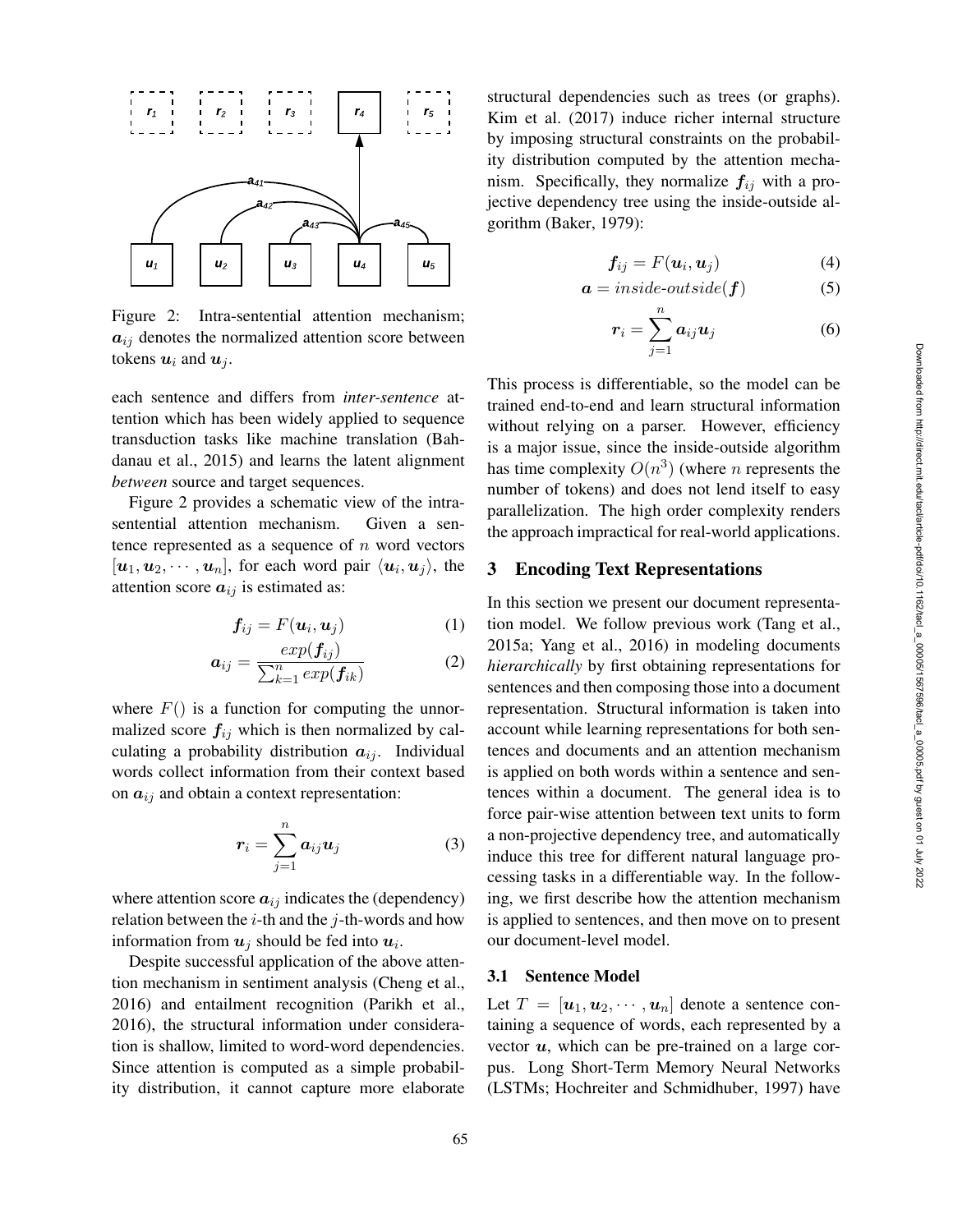

Figure 3: Sentence representation model:  $u_t$  is the input vector for the t-th word,  $e_t$  and  $d_t$  are semantic and structure vectors, respectively.

been successfully applied to various sequence modeling tasks ranging from machine translation (Bahdanau et al., 2015), to speech recognition (Graves et al., 2013), and image caption generation (Xu et al., 2015). In this paper we use bidirectional LSTMs as a way of representing elements in a sequence (i.e., words or sentences) together with their contexts, capturing the element and an "infinite" window around it. Specifically, we run a bidirectional LSTM over sentence  $T$ , and take the output vectors  $[h_1, h_2, \cdots, h_n]$  as the representations of words in T, where  $h_t \in \mathbb{R}^k$  is the output vector for word  $u_t$  based on its context.

We then exploit the structure of  $T$  which we induce based on an attention mechanism detailed below to obtain more precise representations. Inspired by recent work (Daniluk et al., 2017; Miller et al., 2016), which shows that the conventional way of using LSTM output vectors for calculating both attention and encoding word semantics is overloaded and likely to cause performance deficiencies, we decompose the LSTM output vector in two parts:

$$
[e_t, d_t] = h_t \tag{7}
$$

where  $e_t \in \mathbb{R}^{k_t}$ , the semantic vector, encodes semantic information for specific tasks, and  $d_t \in \mathbb{R}^{k_s}$ , the structure vector, is used to calculate structured attention.

We use a series of operations based on the Matrix-Tree Theorem (Tutte, 1984) to incorporate the structural bias of non-projective dependency trees into the attention weights. We constrain the probability distributions  $a_{ij}$  (see Equation (2)) to be the posterior marginals of a dependency tree structure. We then use the normalized structured attention, to build a context vector for updating the semantic vector of each word, obtaining new representations  $[r_1, r_2, \cdots, r_n]$ . An overview of the model is presented in Figure 3. We describe the attention mechanism in detail in the following section.

#### 3.2 Structured Attention Mechanism

Dependency representations of natural language are a simple yet flexible mechanism for encoding words and their syntactic relations through directed graphs. Much work in descriptive linguistics (Melčuk, 1988; Tesniére, 1959) has advocated their suitability for representing syntactic structure across languages. A primary advantage of dependency representations is that they have a natural mechanism for representing discontinuous constructions arising from long distance dependencies or free word order through nonprojective dependency edges.

More formally, building a dependency tree amounts to finding latent variables  $z_{ij}$  for all  $i \neq j$ , where word  $i$  is the parent node of word  $j$ , under some global constraints, amongst which the single-head constraint is the most important, since it forces the structure to be a rooted tree. We use a variant of Kirchhoff's Matrix-Tree Theorem (Koo et al., 2007; Tutte, 1984) to calculate the marginal probability of each dependency edge  $P(z_{ij} = 1)$  of a non-projective dependency tree, and this probability is used as the attention weight that decides how much information is collected from child unit  $j$  to the parent unit  $i$ .

We first calculate unnormalized attention scores  $f_{ij}$  with structure vector d (see Equation (7)) via a bilinear function:

$$
t_p = \tanh(W_p d_i) \tag{8}
$$

$$
t_c = tanh(\boldsymbol{W}_c \boldsymbol{d}_j) \tag{9}
$$

$$
f_{ij} = t_p^T W_a t_c \tag{10}
$$

where  $W_p \in \mathbb{R}^{k_s * k_s}$  and  $W_c \in \mathbb{R}^{k_s * k_s}$  are the weights for building the representation of parent and child nodes.  $W_a \in \mathbb{R}^{k_s * k_s}$  is the weight for the bilinear transformation.  $f \in \mathbb{R}^{n*n}$  can be viewed as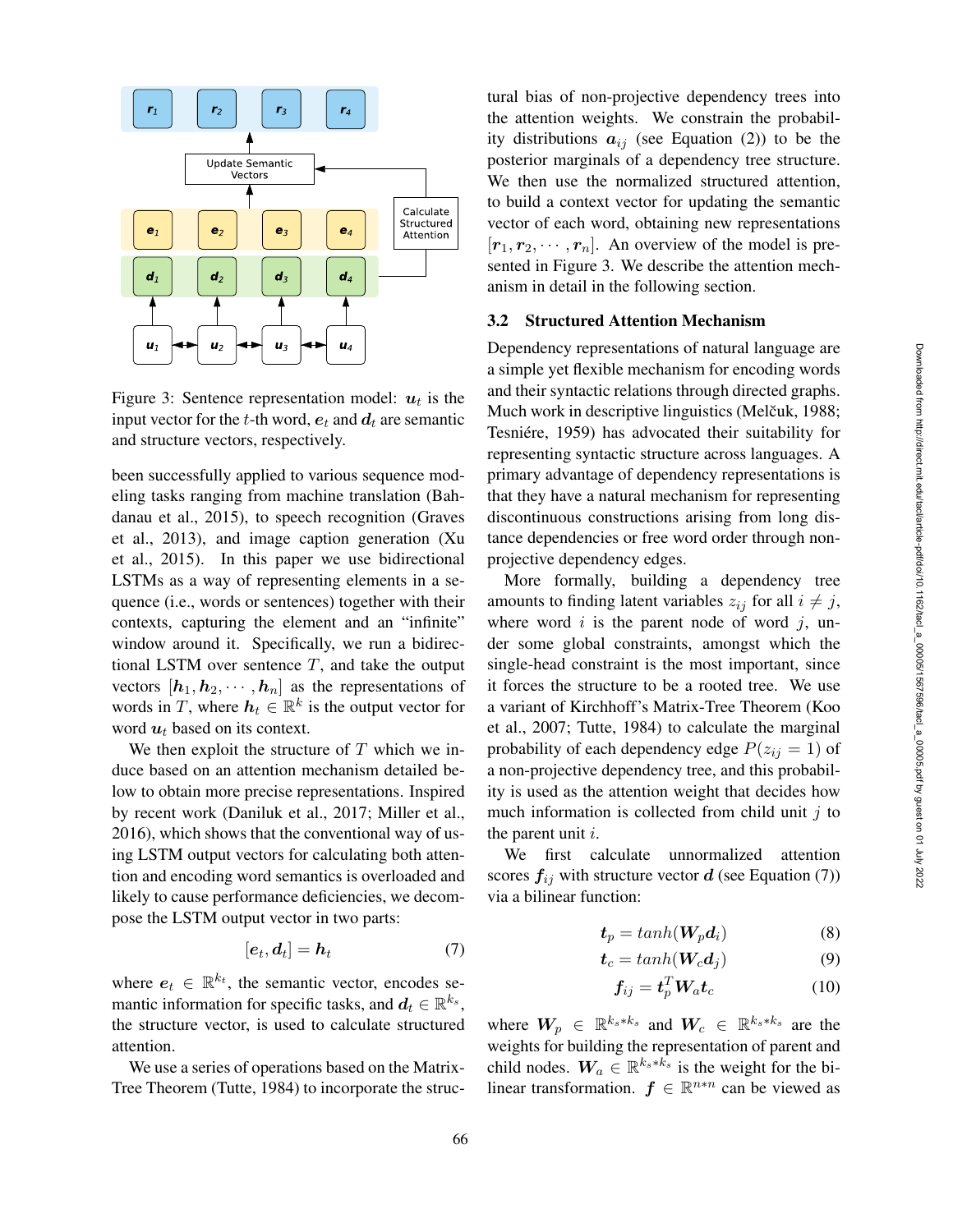a weighted adjacency matrix for a graph  $G$  with  $n$ nodes where each node corresponds to a word in a sentence. We also calculate the root score  $f_i^r$ , indicating the unnormalized possibility of a node being the root:

$$
\boldsymbol{f}_i^r = \boldsymbol{W}_r \boldsymbol{d}_i \tag{11}
$$

where  $W_r \in \mathbb{R}^{1*k_s}$ . We calculate  $P(z_{ij} = 1)$ , the marginal probability of the dependency edge, following Koo et al. (2007):

$$
\mathbf{A}_{ij} = \begin{cases} 0 & \text{if } i = j \\ exp(\mathbf{f}_{ij}) & \text{otherwise} \end{cases}
$$
 (12)

$$
L_{ij} = \begin{cases} \sum_{i'=1}^{n} A_{i'j} & \text{if } i = j \\ -A_{ij} & \text{otherwise} \end{cases}
$$
 (13)

$$
\bar{L}_{ij} = \begin{cases} exp(f_i^r) & i = 1 \\ L_{ij} & i > 1 \end{cases} \tag{14}
$$

$$
P(z_{ij} = 1) = (1 - \delta_{1,j}) A_{ij} [\bar{L}^{-1}]_{jj}
$$

$$
- (1 - \delta_{i,1}) A_{ij} [\bar{L}^{-1}]_{ji}
$$
(15)
$$
P(root(i)) = exp(f_r^i) [\bar{L}^{-1}]_{i1}
$$

where  $1 \leq i \leq n, 1 \leq j \leq n$ .  $\mathbf{L} \in \mathbb{R}^{n \times n}$  is the Laplacian matrix for graph G and  $\bar{L} \in \mathbb{R}^{n*n}$  is a variant of  $L$  that takes the root node into consideration, and  $\delta$  is the Kronecker delta. The key for the calculation to hold is for  $L^{ii}$ , the minor of the Laplacian matrix  $L$  with respect to row i and column  $i$ , to be equal to the sum of the weights of all directed spanning trees of G which are rooted at *i*.  $P(z_{ij} = 1)$  is the marginal probability of the dependency edge between the  $i$ -th and  $j$ -th words.  $P(root(i) = 1)$  is the marginal probability of the *i*th word headed by the root of the tree. Details of the proof can be found in Koo et al. (2007).

We denote the marginal probabilities  $P(z_{ij} = 1)$ as  $a_{ij}$  and  $P(root(i))$  as  $a_i^r$ . This can be interpreted as attention scores which are constrained to converge to a structured object, a non-projective dependency tree, in our case. We update the semantic vector  $e_i$  of each word with structured attention:

$$
\boldsymbol{p}_i = \sum_{k=1}^n \boldsymbol{a}_{ki} \boldsymbol{e}_k + \boldsymbol{a}_i^r \boldsymbol{e}_{root} \hspace{1cm} (16)
$$

$$
c_i = \sum_{k=1}^{n} a_{ik} e_i \tag{17}
$$

$$
r_i = \tanh(W_r[e_i, p_i, c_i]) \tag{18}
$$

where  $p_i \in \mathbb{R}^{k_e}$  is the context vector gathered from possible parents of  $u_i$  and  $c_i \in \mathbb{R}^{k_e}$  the context vector gathered from possible children, and  $e_{root}$  is a special embedding for the root node. The context vectors are concatenated with  $e_i$  and transformed with weights  $W_r \in \mathbb{R}^{k_e * 3k_e}$  to obtain the updated semantic vector  $r_i \in \mathbb{R}^{k_e}$  with rich structural information (see Figure 3).

#### 3.3 Document Model

We build document representations hierarchically: sentences are composed of words and documents are composed of sentences. Composition on the document level also makes use of structured attention in the form of a dependency graph. Dependencybased representations have been previously used for developing discourse parsers (Hayashi et al., 2016; Li et al., 2014) and in applications such as summarization (Hirao et al., 2013).

As illustrated in Figure 4, given a document with *n* sentences  $[s_1, s_2, \dots, s_n]$ , for each sentence  $s_i$ , the input is a sequence of word embeddings  $[u_{i1}, u_{i2}, \cdots, u_{im}]$ , where m is the number of tokens in  $s_i$ . By feeding the embeddings into a sentence-level bi-LSTM and applying the proposed structured attention mechanism, we obtain the updated semantic vector  $[r_{i1}, r_{i2}, \cdots, r_{im}]$ . Then a pooling operation produces a fixed-length vector  $v_i$  for each sentence. Analogously, we view the document as a sequence of sentence vectors  $[v_1, v_2, \cdots, v_n]$  whose embeddings are fed to a document-level bi-LSTM. Application of the structured attention mechanism creates new semantic vectors  $[q_1, q_2, \cdots, q_n]$  and another pooling operation yields the final document representation y.

### 3.4 End-to-End Training

Our model can be trained in an end-to-end fashion since all operations required for computing structured attention and using it to update the semantic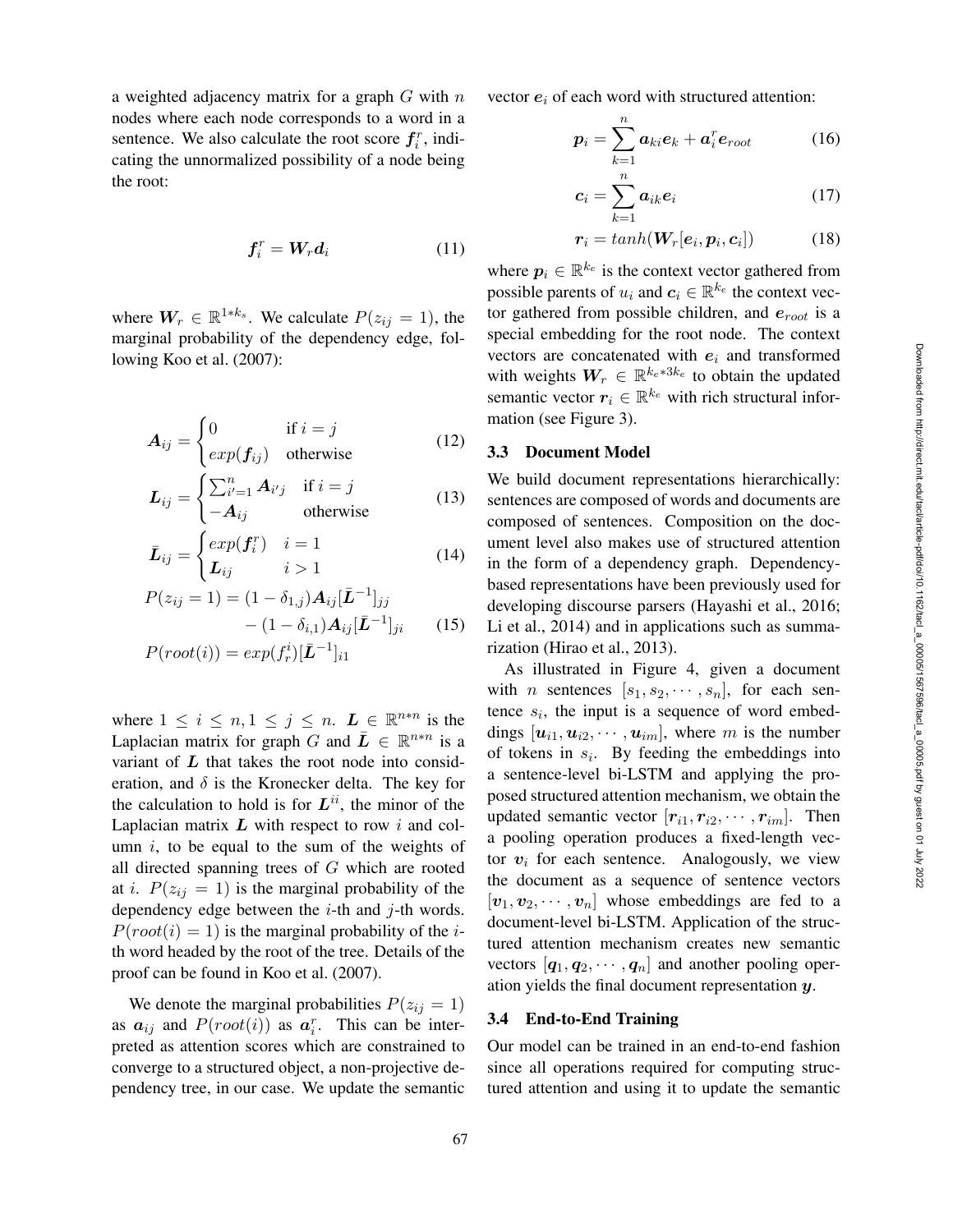

Figure 4: Document representation model.

vectors are differentiable. In contrast to in Kim et al. (2017), training can be done efficiently. The major complexity of our model lies in the computation of the gradients of the the inverse matrix. Let A denote a matrix depending on a real parameter  $x$ ; assuming all component functions in A are differentiable, and A is invertible for all possible values, the gradient of  $A$  with respect respect to  $x$  is:

$$
\frac{dA^{-1}}{dx} = -A^{-1}\frac{dA}{dx}A^{-1} \tag{19}
$$

Multiplication of the three matrices and matrix inversion can be computed efficiently on modern parallel hardware architectures such as GPUs. In our experiments, computation of structured attention takes only 1/10 of training time.

## 4 Experiments

In this section we present our experiments for evaluating the performance of our model. Since sentence representations constitute the basic building blocks of our document model, we first evaluate the performance of structured attention on a sentence-level task, namely natural language inference. We then assess the document-level representations obtained by our model on a variety of classification tasks representing documents of different length, subject matter, and language. Our

code is available at https://github.com/ nlpyang/structured .

### 4.1 Natural Language Inference

The ability to reason about the semantic relationship between two sentences is an integral part of text understanding. We therefore evaluate our model on recognizing textual entailment, i.e., whether two premise-hypothesis pairs are entailing, contradictory, or neutral. For this task we used the Stanford Natural Language Inference (SNLI) dataset (Bowman et al., 2015), which contains premise-hypothesis pairs and target labels indicating their relation. After removing sentences with unknown labels, we obtained 549,367 pairs for training, 9,842 for development and 9,824 for testing.

Sentence-level representations obtained by our model (with structured attention) were used to encode the premise and hypothesis by modifying the model of Parikh et al. (2016) as follows. Let  $[x_1^p, \cdots, x_n^p]$  and  $[x_1^h, \cdots, x_m^h]$  be the input vectors for the premise and hypothesis, respectively. Application of structured attention yields new vector representations  $[r_1^p, \cdots, r_n^p]$  and  $[r_1^h, \cdots, r_m^h]$ . Then we combine these two vectors with inter-sentential attention, and apply an average pooling operation:

$$
\boldsymbol{o}_{ij} = MLP(\boldsymbol{r}_i^p)^T MLP(\boldsymbol{r}_j^h)
$$
 (20)

$$
\bar{\boldsymbol{r}}_i^p = [\boldsymbol{r}_i^p, \sum_{j=1}^m \frac{exp(\boldsymbol{o}_{ij})}{\sum_{k=1}^m exp(\boldsymbol{o}_{ik})}]
$$
 (21)

$$
\bar{\boldsymbol{r}}_i^h = [\boldsymbol{r}_i^h, \sum_{i=1}^m \frac{exp(\boldsymbol{o}_{ij})}{\sum_{k=1}^m exp(\boldsymbol{o}_{kj})}]
$$
 (22)

$$
\boldsymbol{r}^p = \sum_{i=1}^n g(\bar{\boldsymbol{r}}_i^p), \quad \boldsymbol{r}^h = \sum_{i=1}^m g(\bar{\boldsymbol{r}}_i^h) \qquad (23)
$$

where  $MLP()$  is a two-layer perceptron with a ReLU activation function. The new representations  $r^p, r^h$  are then concatenated and fed into another two-layer perceptron with a softmax layer to obtain the predicted distribution over the labels.

The hidden size of the LSTM was set to 150. The dimensions of the semantic vector were 100 and the dimensions of structure vector were 50. We used pretrained 300-D Glove 840B (Pennington et al., 2014) vectors to initialize the word embeddings. All parameters (including word embeddings) were updated with Adagrad (Duchi et al., 2011), and the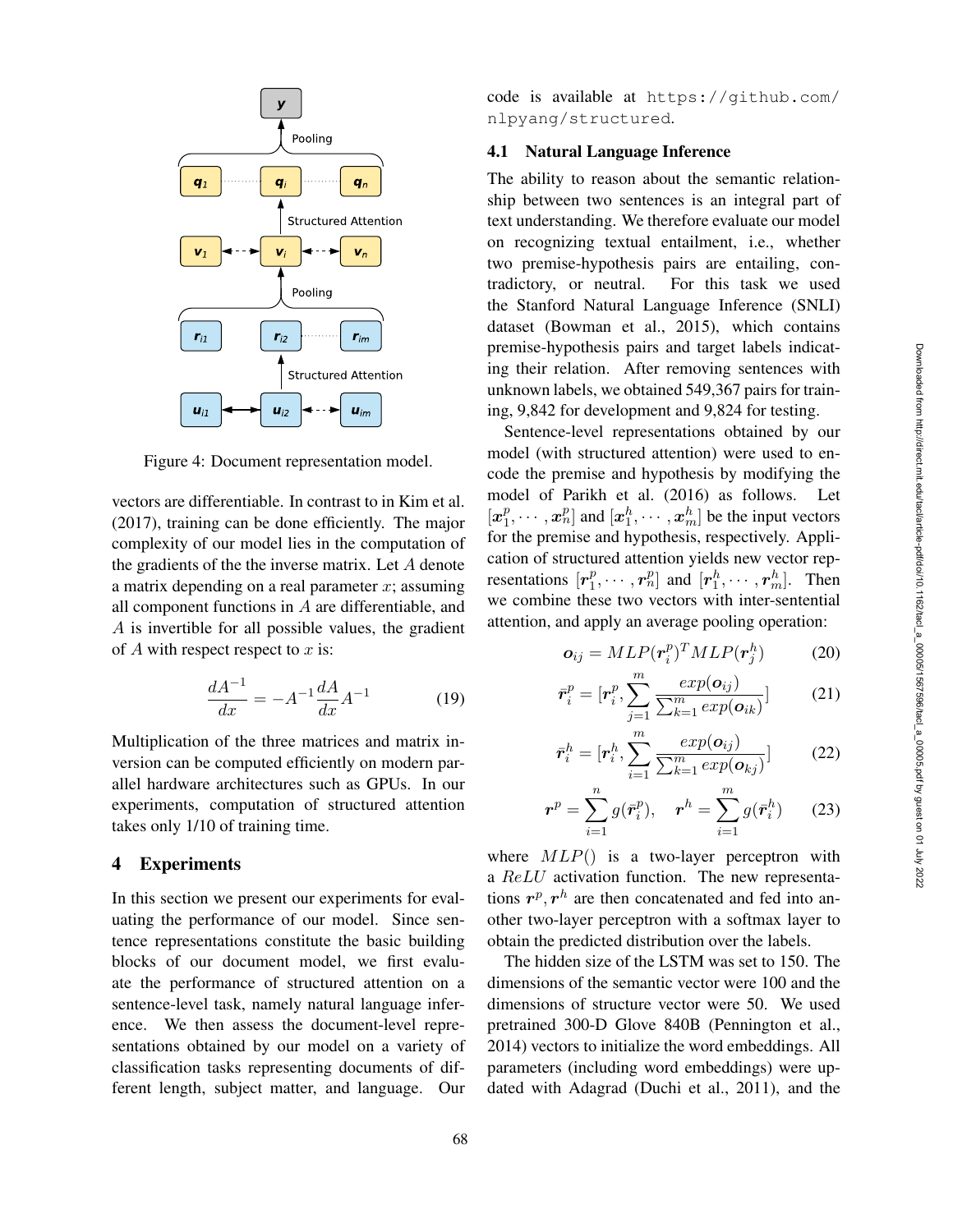| Models                                                                   | Acc  | $\theta$ |
|--------------------------------------------------------------------------|------|----------|
| Classifier with handcrafted features (Bowman et al., 2015)               | 78.2 |          |
| 300D LSTM encoders (Bowman et al., 2015)                                 | 80.6 | 3.0M     |
| 300D Stack-Augmented Parser-Interpreter Neural Net (Bowman et al., 2016) | 83.2 | 3.7M     |
| 100D LSTM with inter-attention (Rocktäschel et al., 2016)                | 83.5 | 252K     |
| 200D Matching LSTMs (Wang and Jiang, 2016)                               | 86.1 | 1.9M     |
| 450D LSTMN with deep attention fusion (Cheng et al., 2016)               | 86.3 | 3.4M     |
| Decomposable Attention over word embeddings (Parikh et al., 2016)        | 86.8 | 582K     |
| Enhanced BiLSTM Inference Model (Chen et al., 2017)                      | 88.0 | 4.3M     |
| 175D No Attention                                                        | 85.3 | 600K     |
| 175D Simple intra-sentence attention                                     | 86.2 | 1.1M     |
| 100D Structured intra-sentence attention with Inside-Outside             | 86.8 | 1.2M     |
| 175D Structured intra-sentence attention with Matrix Inversion           | 86.9 | 1.1M     |

Table 1: Test accuracy on the SNLI dataset and number of parameters  $\theta$  (excluding embeddings). Wherever available we also provide the size of the recurrent unit.

| Models                  | Speed  |        |  |
|-------------------------|--------|--------|--|
|                         | Max    | Avg    |  |
| No Attention            | 0.0050 | 0.0033 |  |
| Simple Attention        | 0.0057 | 0.0042 |  |
| <b>Matrix Inversion</b> | 0.0070 | 0.0045 |  |
| Inside-Outside          | 0.1200 | 0.0380 |  |

Table 2: Comparison of speed of different models on the SNLI testset. The unit of measurement is seconds per instance. All results were obtained on a GeForce GTX TITAN X (Pascal) GPU.

learning rate was set to 0.05. The hidden size of the two-layer perceptron was set to 200 and dropout was used with ratio 0.2. The mini-batch size was 32.

We compared our model (and variants thereof) against several related systems. Results (in terms of 3-class accuracy) are shown in Table 1. Most previous systems employ LSTMs and do not incorporate a structured attention component. Exceptions include Cheng et al. (2016) and Parikh et al. (2016) whose models include intra-attention encoding relationships between words within each sentence (see Equation (2)). It is also worth noting that some models take structural information into account in the form of parse trees (Bowman et al., 2016; Chen et al., 2017). The second block of Table 1 presents a version of our model without an intra-sentential attention mechanism as well as three variants with attention, assuming the structure of word-to-word re-

| Dataset          |               | $\#class$ #docs #s/d #w/d |     |                 |
|------------------|---------------|---------------------------|-----|-----------------|
| Yelp             | $\mathcal{F}$ | 335K 8.9 151.6            |     |                 |
| <b>IMDB</b>      | 10            | 348K 14.0 325.6           |     |                 |
| <b>CZ</b> Movies | 3             | 92K                       | 3.5 | 51.2            |
| Debates          | $\mathcal{D}$ |                           |     | 1.6K 22.7 519.2 |

Table 3: Dataset statistics; #class is the number of classes per dataset, #docs denotes the number of documents; #s/d and #w/d represent the average number of sentences and words per document.

lations and dependency trees. In the latter case we compare our matrix inversion based model against Kim et al.'s (2017) inside-outside attention model. Consistent with previous work (Cheng et al., 2016; Parikh et al., 2016), we observe that simple attention brings performance improvements over no attention. Structured attention further enhances performance. Our own model with tree matrix inversion slightly outperforms the inside-outside model of Kim et al. (2017), overall achieving results in the same ballpark with related LSTM-based models (Chen et al., 2017; Cheng et al., 2016; Parikh et al., 2016).

Table 2 compares the running speed of the models shown in the second block of Table 1. As can be seen matrix inversion does not increase running speed over the simpler attention mechanism and is considerably faster compared to inside-outside. The latter is 10–20 times slower than our model on the same platform.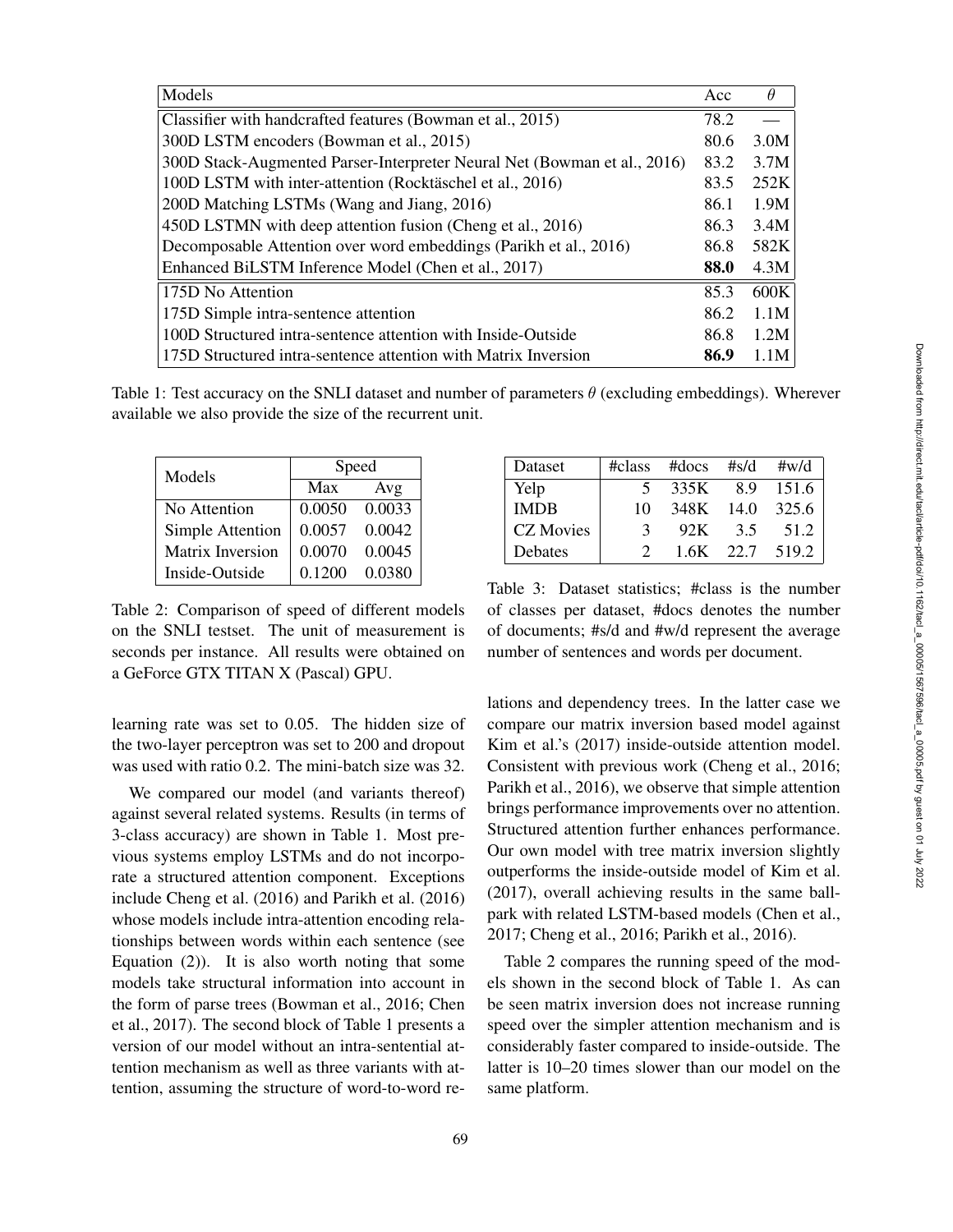| Models                                                  | Yelp | <b>IMDB</b> | CZ Movies Debates |      | $\theta$ |
|---------------------------------------------------------|------|-------------|-------------------|------|----------|
| Feature-based classifiers                               | 59.8 | 40.9        | 78.5              | 74.0 |          |
| Paragraph vector (Tang et al., 2015a)                   | 57.7 | 34.1        |                   |      |          |
| Convolutional neural network (Tang et al., 2015a)       |      |             |                   |      |          |
| Convolutional gated RNN (Tang et al., 2015a)            | 63.7 | 42.5        |                   |      |          |
| LSTM gated RNN (Tang et al., 2015a)                     | 65.1 | 45.3        |                   |      |          |
| RST-based recursive neural network (Ji and Smith, 2017) |      |             |                   | 75.7 |          |
| 75D Hierarchical attention networks (Yang et al., 2016) | 68.2 | 49.4        | 80.8              | 74.0 | 273K     |
| 75D No Attention                                        |      | 47.5        | 80.5              | 73.7 | 330K     |
| 100D Simple Attention                                   |      | 48.2        | 81.4              | 75.3 | 860K     |
| 100D Structured Attention (sentence-level)              |      | 48.8        | 81.5              | 74.6 | 842K     |
| 100D Structured Attention (document-level)              |      | 48.6        | 81.1              | 75.2 | 842K     |
| 100D Structured Attention (both levels)                 |      | 49.2        | 82.1              | 76.5 | 860K     |

Table 4: Test accuracy on four datasets and number of parameters  $\theta$  (excluding embeddings). Regarding feature-based classification methods, results on Yelp and IMDB are taken from Tang et al. (2015a), on CZ movies from Brychcın and Habernal (2013), and Debates from Yogatama and Smith (2014). Wherever available we also provide the size of the recurrent unit (LSTM or GRU).

### 4.2 Document Classification

In this section, we evaluate our document-level model on a variety of classification tasks. We selected four datasets which we describe below. Table 3 summarizes some statistics for each dataset.

Yelp reviews were obtained from the 2013 Yelp Dataset Challenge. This dataset contains restaurant reviews, each associated with human ratings on a scale from 1 (negative) to 5 (positive) which we used as gold labels for sentiment classification; we followed the preprocessing introduced in Tang et al. (2015a) and report experiments on their training, development, and testing partitions (80/10/10).

IMDB reviews were obtained from Diao et al. (2014), who randomly crawled reviews for 50K movies. Each review is associated with user ratings ranging from 1 to 10.

Czech reviews were obtained from Brychcın and Habernal (2013). The dataset contains reviews from the Czech Movie Database 2 each labeled as positive, neutral, or negative. We include Czech in our experiments since it has more flexible word order compared to English, with non-projective dependency structures being more frequent. Experiments on this dataset perform 10-fold cross-validation following previous work (Brychcın and Habernal, 2013).

Congressional floor debates were obtained from a corpus originally created by Thomas et al. (2006) which contains transcripts of U.S. floor debates in the House of Representatives for the year 2005. Each debate consists of a series of speech segments, each labeled by the vote ("yea" or "nay") cast for the proposed bill by the the speaker of each segment. We used the pre-processed corpus from Yogatama and Smith (2014). 3

Following previous work (Yang et al., 2016), we only retained words appearing more than five times in building the vocabulary and replaced words with lesser frequencies with a special UNK token. Word embeddings were initialized by training word2vec (Mikolov et al., 2013) on the training and validation splits of each dataset. In our experiments, we set the word embedding dimension to be 200 and the hidden size for the sentence-level and documentlevel LSTMs to 100 (the dimensions of the semantic and structure vectors were set to 75 and 25, respectively). We used a mini-batch size of 32 during training and documents of similar length were grouped in one batch. Parameters were optimized with Adagrad (Duchi et al., 2011), the learning rate was set to 0.05. We used  $L_2$  regularization for all parameters except word embeddings with regularization constant set to  $1e^{-4}$ . Dropout was applied on the input and output

<sup>2</sup>http://www.csfd.cz/

<sup>&</sup>lt;sup>3</sup>http://www.cs.cornell.edu/~ainur/data. html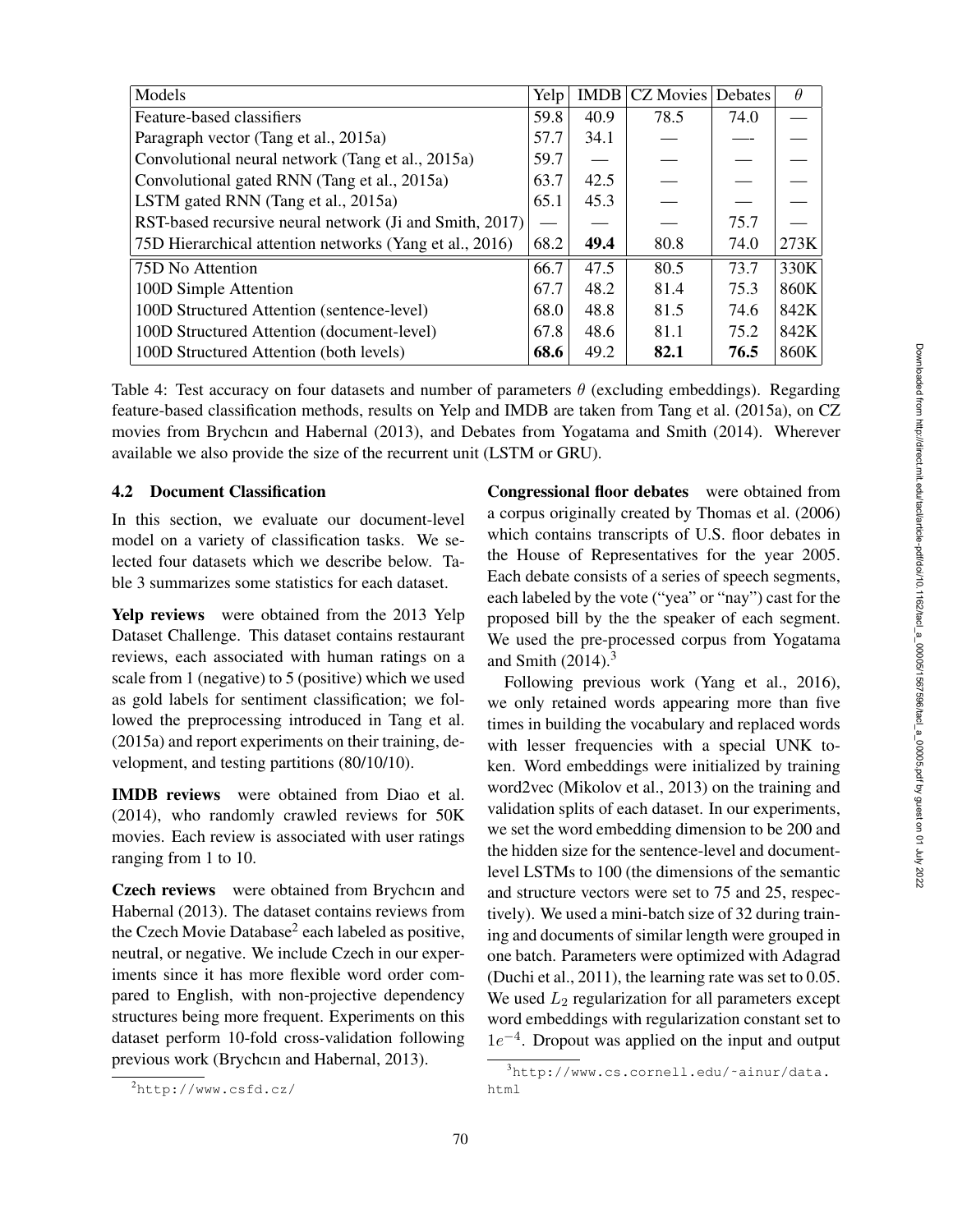

Figure 5: Dependency trees induced by our model on the SNLI test set.

layers with dropout rate 0.3.

Our results are summarized in Table 4. We compared our model against several related models covering a wide spectrum of representations including word-based ones (e.g., paragraph vector and CNN models) as well as hierarchically composed ones (e.g., a CNN or LSTM provides a sentence vector and then a recurrent neural network combines the sentence vectors to form a document level representation for classification). Previous state-of-the-art results on the three review datasets were achieved by the hierarchical attention network of Yang et al. (2016), which models the document hierarchically with two GRUs and uses an attention mechanism to weigh the importance of each word and sentence. On the debates corpus, Ji and Smith (2017) obtained best results with a recursive neural network model operating on the output of an RST parser. Table 4 presents three variants <sup>4</sup> of our model, one with structured attention on the sentence level, another one with structured attention on the document level and a third model which employs attention on both levels. As can be seen, the combination is beneficial achieving best results on three out of four datasets. Furthermore, structured attention is superior to the simpler word-to-word attention mechanism, and both types of attention bring improvements over no attention. The structured attention approach is also very efficient, taking only 20 minutes for one training epoch on the largest dataset.

#### 4.3 Analysis of Induced Structures

To gain further insight on structured attention, we inspected the dependency trees it produces. Specifically, we used the Chu-Liu-Edmonds algo-

|              |         | Parser | Attention |
|--------------|---------|--------|-----------|
| Projective   |         |        | 51.4%     |
| Height       |         | 8.99   | 5.78      |
| <b>Nodes</b> | depth 1 | 9.8%   | 8.4%      |
|              | depth 2 | 15.0%  | 19.7%     |
|              | depth 3 | 12.8%  | 22.4%     |
|              | depth 4 | 12.5%  | 23.4%     |
|              | depth 5 | 12.0%  | 14.4%     |
|              | depth 6 | 10.3%  | $4.5\%$   |
| Same Edges   |         | 38.7%  |           |

Table 5: Descriptive statistics for dependency trees produced by our model and the Stanford parser (Manning et al., 2014) on the SNLI test set.

rithm (Chu and Liu, 1965; Edmonds, 1967) to extract the maximum spanning tree from the attention scores. We report various statistics on the characteristics of the induced trees across different tasks and datasets. We also provide examples of tree output, in an attempt to explain how our model uses dependency structures to model text.

Sentence Trees We compared the dependency trees obtained from our model with those produced by a state-of-the-art dependency parser trained on the English Penn Treebank. Table 5 presents various statistics on the depth of the trees produced by our model on the SNLI test set and the Stanford dependency parser (Manning et al., 2014). As can be seen, the induced dependency structures are simpler compared to those obtained from the Stanford parser. The trees are generally less deep (their height is 5.78 compared to 8.99 for the Stanford parser), with the majority being of depth 2–4. Almost half of the induced trees have a projective structure, although there is nothing in the model to enforce this constraint. We also calculated the percentage of headdependency edges that are identical between the two

<sup>&</sup>lt;sup>4</sup>We do not report comparisons with the inside-outside approach on document classification tasks due to its prohibitive computation cost leading to 5 hours of training for one epoch.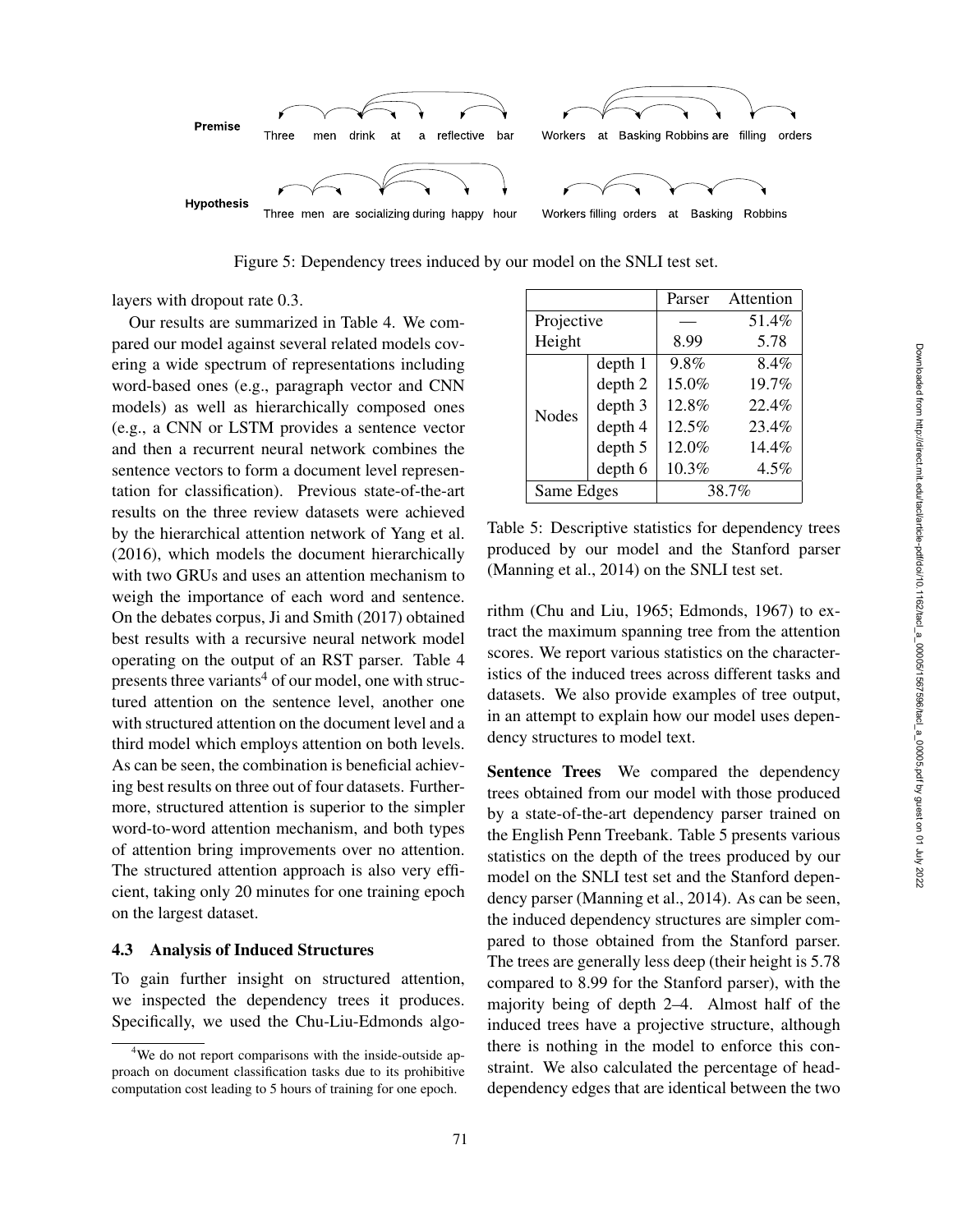|              |         | Yelp IMDB CZ Movies Debates |       |       |
|--------------|---------|-----------------------------|-------|-------|
| Projective   |         | 79.6% 74.9%                 | 82.8% | 62.4% |
| Height       |         | 2.81 3.34                   | 1.50  | 3.58  |
| <b>Nodes</b> | depth 2 | 15.1% 13.6%                 | 25.7% | 12.8% |
|              | depth 3 | 55.6% 46.8%                 | 57.1% | 30.2% |
|              | depth 4 | 22.3% 32.5%                 | 11.3% | 40.8% |
|              | depth 5 | $3.2\%$ 4.1%                | 5.8%  | 14.8% |

Table 6: Descriptive statistics for induced document-level dependency trees across datasets.

sets of trees. Although our model is not exposed to annotated trees during training, a large number of edges agree with the output of the Stanford parser.

Figure 5 shows examples of dependency trees induced on the SNLI dataset. Although the model is trained without ever being exposed to a parse tree, it is able to learn plausible dependency structures via the attention mechanism. Overall we observe that the induced trees differ from linguistically motivated ones in the types of dependencies they create which tend to be of shorter length. The dependencies obtained from structured attention are more direct as shown in the first premise sentence in Figure 5 where words *at* and *bar* are directly connected to the verb *drink*. This is perhaps to be expected since the attention mechanism uses the dependency structures to collect information from other words, and the direct links will be more effective.

Document Trees We also used the Chu-Liu-Edmonds algorithms to obtain document-level dependency trees. Table 6 summarizes various characteristics of these trees. For most datasets, documentlevel trees are not very deep, they mostly contain up to nodes of depth 3. This is not surprising as the documents are relatively short (see Table 3) with the exception of debates which are longer and the induced trees more complex. The fact that most documents exhibit simple discourse structures is further corroborated by the large number (over 70%) of projective trees induced on Yelp, IMBD, and CZ Movies datasets. Unfortunately, our trees cannot be directly compared with the output of a discourse parser which typically involves a segmentation process splitting sentences into smaller units. Our trees are constructed over entire sentences, and there is no mechanism currently in the model to split sentences

- 1 first of all, i did not expect to come into a cafeteria style eatery.
- 2 they serve the basics of bbq, nothing too fancy.
- 3 a few appetizers and side options, like cheesy potatoes, baked mac 'n' 4 cheese, fresh corn bread, etc..
- 4 all were very tasty.
- 5 for entree, they have a wide variety of meats and combos and samplers.
- 6 overall, this is a great place,... meat was well prepared, a little pricey for what i was expecting.



- 1 great instruction by ryan
- 2 clean workout facility and friendly people
- 3 they have a new student membership for 60 per month and classes are mon , weds and fri 6pm 7pm
- 4 it 's definitely worth money if you want to learn brazilian jiu jitsu 5 i usually go to classes on mondays and fridays , and it 's the
- best workout i 've had in years

(b) 
$$
\frac{1}{2}
$$
  $\frac{1}{3}$ 



Figure 6: Induced dependency trees for three documents taken from Yelp (a,b) and the Czech Movies dataset (c). English translations are in italics.

1 2 3 4 5 6

into discourse units.

(c)

Figure 6 shows examples of document-level trees taken from Yelp and the Czech Movie dataset. In the first tree, most edges are examples of the "elaboration" discourse relation, i.e., the child presents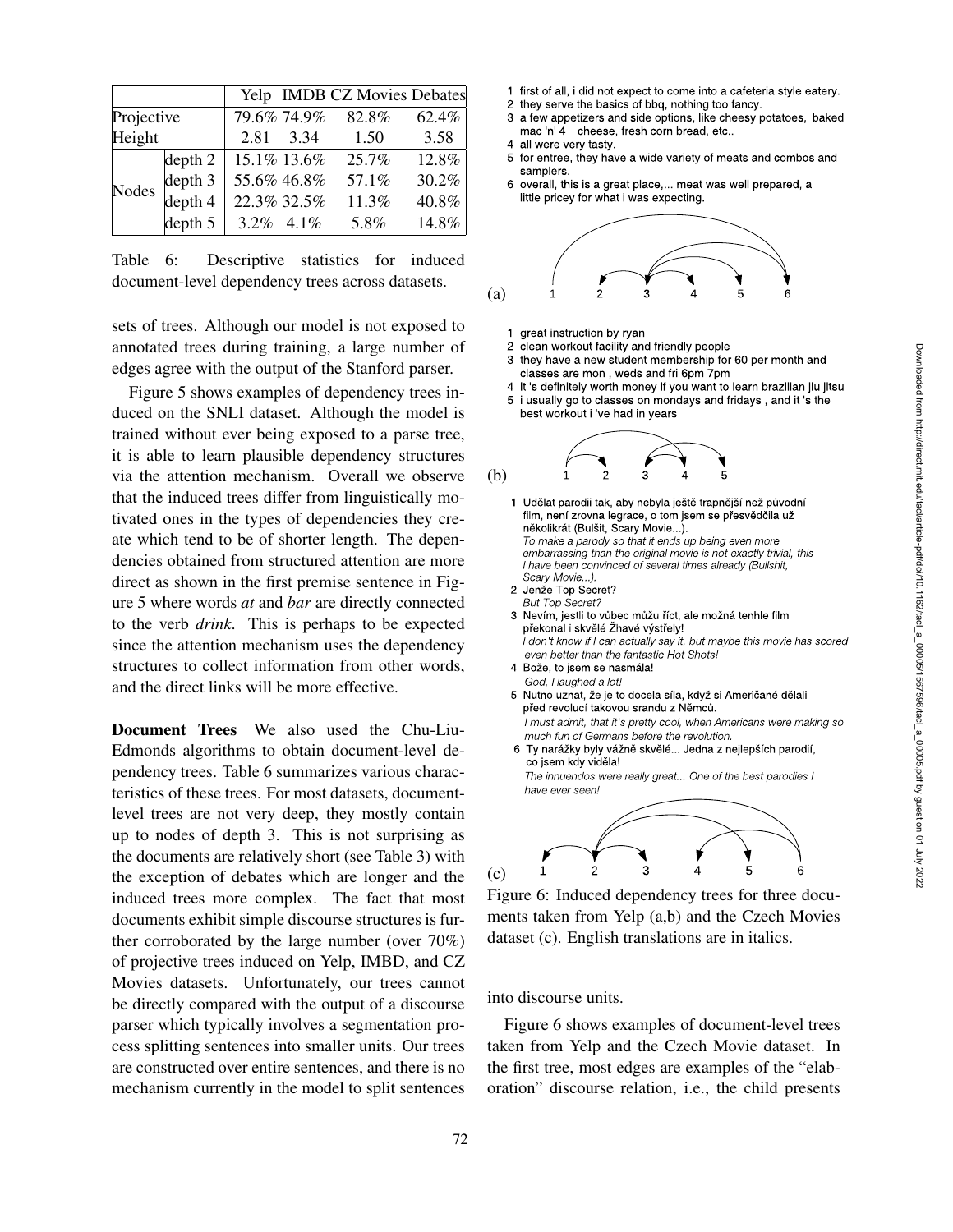additional information about the parent. The second tree is non-projective, the edges connecting sentences 1 and 4 and 3 and 5 cross. The third review, perhaps due to its colloquial nature, is not entirely coherent. However, the model manages to link sentences 1 and 3 to sentence 2, i.e., the movie being discussed; it also relates sentence 6 to 4, both of which express highly positive sentiment.

# 5 Conclusions

In this paper we proposed a new model for representing documents while automatically learning rich structural dependencies. Our model normalizes intra-attention scores with the marginal probabilities of a non-projective dependency tree based on a matrix inversion process. Each operation in this process is differentiable and the model can be trained efficiently end-to-end, while inducing structural information. We applied this approach to model documents hierarchically, incorporating both sentenceand document-level structure. Experiments on sentence and document modeling tasks show that the representations learned by our model achieve competitive performance against strong comparison systems. Analysis of the induced tree structures revealed that they are meaningful, albeit different from linguistics ones, without ever exposing the model to linguistic annotations or an external parser.

Directions for future work are many and varied. Given appropriate training objectives (Linzen et al., 2016), it should be possible to induce linguistically meaningful dependency trees using the proposed attention mechanism. We also plan to explore how document-level trees can be usefully employed in summarization, e.g., as a means to represent or even extract important content.

Acknowledgments The authors gratefully acknowledge the support of the European Research Council (award number 681760). We also thank the anonymous TACL reviewers and the action editor whose feedback helped improve the present paper, members of EdinburghNLP for helpful discussions and suggestions, and Barbora Skarabela for translating the Czech document for us.

# References

- Dzmitry Bahdanau, Kyunghyun Cho, and Yoshua Bengio. 2015. Neural machine translation by jointly learning to align and translate. In *Proceedings of the ICLR Conference*.
- James K. Baker. 1979. Trainable grammars for speech recognition. *The Journal of the Acoustical Society of America* 65(S1):S132–S132.
- Regina Barzilay and Mirella Lapata. 2008. Modeling local coherence: An entity-based approach. *Computational Linguistics* 34(1):1–34.
- Parminder Bhatia, Yangfeng Ji, and Jacob Eisenstein. 2015. Better document-level sentiment analysis from RST discourse parsing. In *Proceedings of the EMNLP Conference*. pages 2212– 2218.
- Samuel R. Bowman, Gabor Angeli, Christopher Potts, and Christopher D. Manning. 2015. A large annotated corpus for learning natural language inference. In *Proceedings of the EMNLP Conference*. pages 632–642.
- Samuel R. Bowman, Jon Gauthier, Abhinav Rastogi, Raghav Gupta, Christopher D. Manning, and Christopher Potts. 2016. A fast unified model for parsing and sentence understanding. In *Proceedings of the ACL Conference*. pages 1466–1477.
- Tomáš Brychcın and Ivan Habernal. 2013. Unsupervised improving of sentiment analysis using global target context. In *Proceedings of the International Conference on Recent Advances in Natural Language Processing*. pages 122–128.
- Lynn Carlson, Daniel Marcu, and Mary Ellen Okurowski. 2001. Building a discourse-tagged corpus in the framework of rhetorical structure theory. In *Proceedings of the Second SIGdial Workshop on Discourse and Dialogue* .
- Qian Chen, Xiaodan Zhu, Zhen-Hua Ling, Si Wei, Hui Jiang, and Diana Inkpen. 2017. Enhanced LSTM for natural language inference. In *Proceedings of the ACL Conference*. pages 1657– 1668.
- Qian Chen, Xiaodan Zhu, Zhenhua Ling, Si Wei, and Hui Jiang. 2016. Distraction-based neural networks for modeling documents. In *Proceedings of the IJCAI Conference*. pages 2754–2760.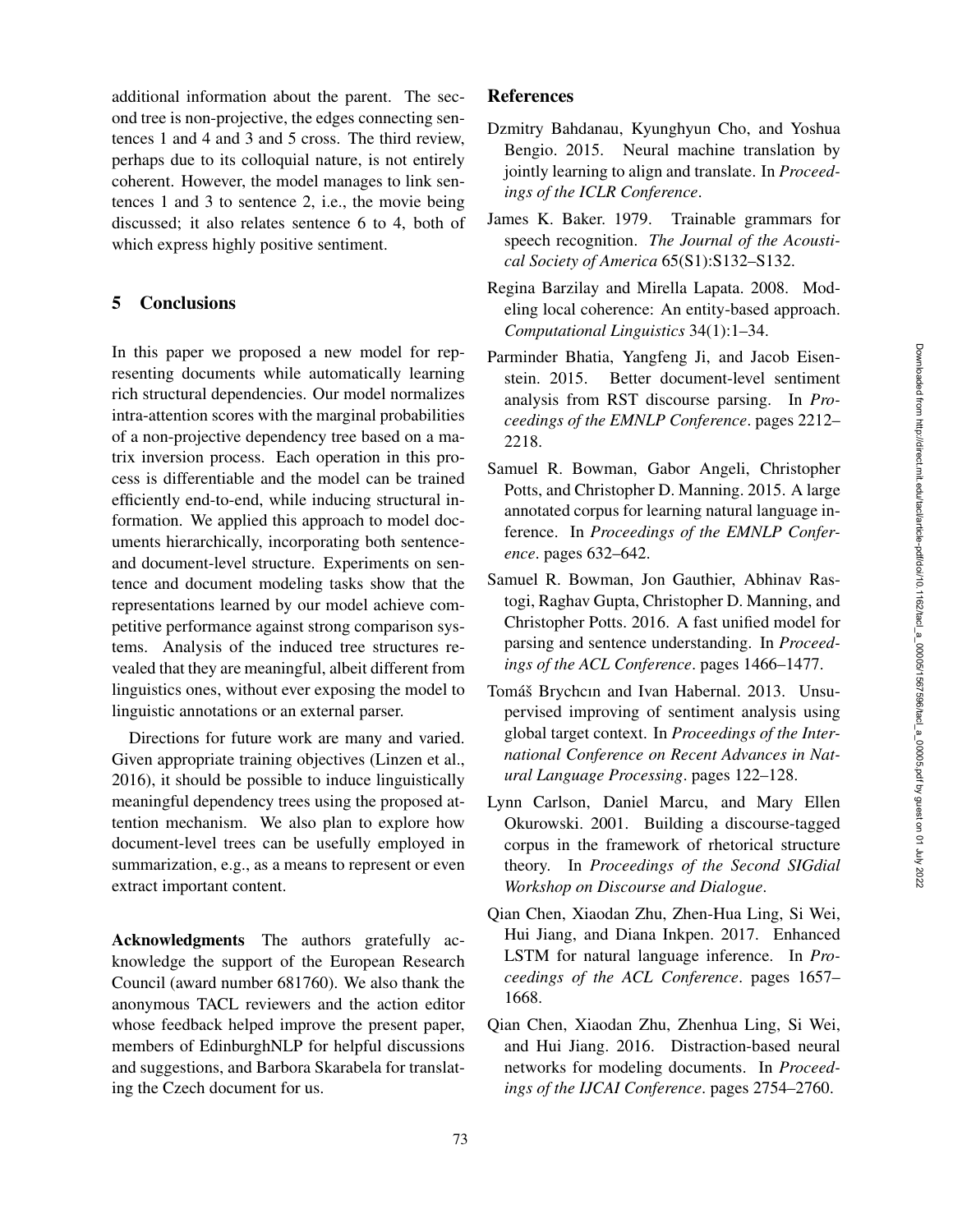- Jianpeng Cheng, Li Dong, and Mirella Lapata. 2016. Long short-term memory-networks for machine reading. In *Proceedings of the EMNLP Conference*. pages 551–561.
- Yoeng-Jin Chu and Tseng-Hong Liu. 1965. On shortest arborescence of a directed graph. *Scientia Sinica* 14(10):1396.
- Michał Daniluk, Tim Rocktäschel, Johannes Welbl, and Sebastian Riedel. 2017. Frustratingly short attention spans in neural language modeling. *Proceedings of the ICLR Conference* .
- Qiming Diao, Minghui Qiu, Chao-Yuan Wu, Alexander J Smola, Jing Jiang, and Chong Wang. 2014. Jointly modeling aspects, ratings and sentiments for movie recommendation (JMARS). In *Proceedings of the ACM SIGKDD Conference* . pages 193–202.
- John Duchi, Elad Hazan, and Yoram Singer. 2011. Adaptive subgradient methods for online learning and stochastic optimization. *Journal of Machine Learning Research* 12(Jul):2121–2159.
- Jack Edmonds. 1967. Optimum branchings. *Journal of Research of the national Bureau of Standards B* 71(4):233–240.
- Vanessa Wei Feng and Graeme Hirst. 2012. Textlevel discourse parsing with rich linguistic features. In *Proceedings of the ACL Conference*. pages 60–68.
- Alex Graves, Abdel-Rahman Mohamed, and Geoffrey Hinton. 2013. Speech recognition with deep recurrent neural networks. In *Proceedings of the IEEE ICASSP Conference*. pages 6645–6649.
- Katsuhiko Hayashi, Tsutomu Hirao, and Masaaki Nagata. 2016. Empirical comparison of dependency conversions for RST discourse trees. In *Pro-ceedings of the Annual Meeting of SIGDIAL* . page 128.
- Tsutomu Hirao, Yasuhisa Yoshida, Masaaki Nishino, Norihito Yasuda, and Masaaki Nagata. 2013. Single-document summarization as a tree knapsack problem. In *Proceedings of the EMNLP Conference*. pages 1515–1520.
- Sepp Hochreiter and Jürgen Schmidhuber. 1997. Long short-term memory. *Neural Computation* 9(8):1735–1780.
- Yangfeng Ji and Noah Smith. 2017. Neural discourse structure for text categorization. In *Proceedings of the ACL Conference*.
- Yoon Kim, Carl Denton, Luong Hoang, and Alexander M. Rush. 2017. Structured attention networks. In *Proceedings of the ICLR Conference* .
- Terry Koo, Amir Globerson, Xavier Carreras Pérez, and Michael Collins. 2007. Structured prediction models via the matrix-tree theorem. In *Proceedings of the EMNLP Conference*. pages 141–150.
- Alan Lee, Rashmi Prasad, Aravind Joshi, Nikhil Dinesh, and Bonnie Webber. 2006. Complexity of dependencies in discourse: Are dependencies in discourse more complex than in syntax. In *Proceedings of the International Workshop on Treebanks and Linguistic Theories*. page 12.
- Sujian Li, Liang Wang, Ziqiang Cao, and Wenjie Li. 2014. Text-level discourse dependency parsing. In *Proceedings of the ACL Conference*. pages 25– 35.
- Ziheng Lin, Hwee Tou Ng, and Min-Yen Kan. 2011. Automatically evaluating text coherence using discourse relations. In *Proceedings of the ACL Conference*. pages 997–1006.
- Tal Linzen, Emmanuel Dupoux, and Yoav Goldberg. 2016. Assessing the ability of LSTMs to learn syntax-sensitive dependencies. *Transactions of the Association for Computational Linguistics* 4:521–535.
- Yang Liu and Mirella Lapata. 2017. Learning contextually informed representations for linear-time discourse parsing. In *Proceedings of the EMNLP Conference*. pages 1300–1309.
- William C. Mann and Sandra A. Thompson. 1988. Rhetorical structure theory: Toward a functional theory of text organization. *Text-Interdisciplinary Journal for the Study of Discourse* 8(3):243–281.
- Christopher D. Manning, Mihai Surdeanu, John Bauer, Jenny Rose Finkel, Steven Bethard, and David McClosky. 2014. The Stanford CoreNLP Natural Language Processing Toolkit. In *Proceedings of the ACL Conference (System Demonstrations)*. pages 55–60.
- Ryan McDonald and Giorgio Satta. 2007. On the complexity of non-projective data-driven depen-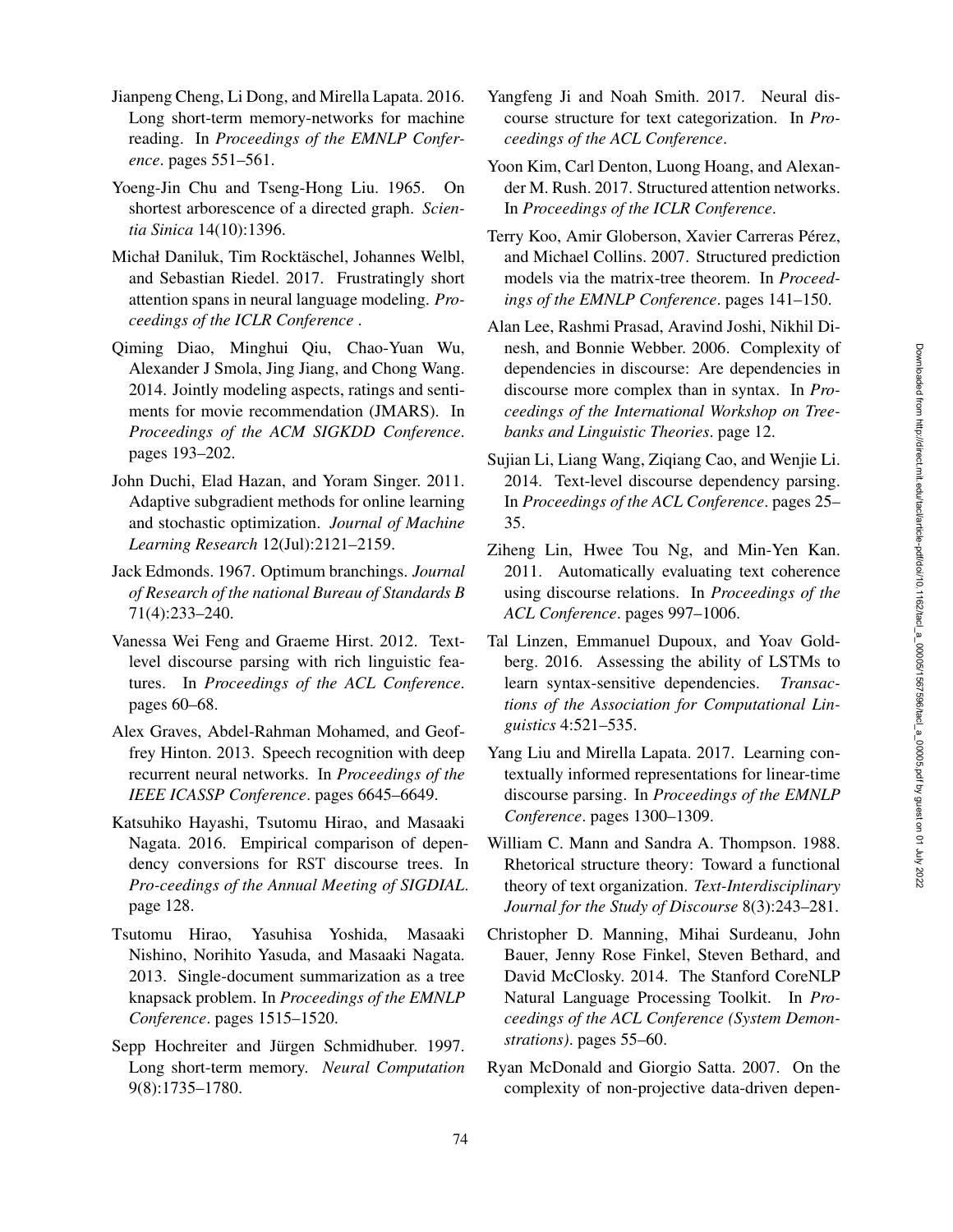dency parsing. In *Proceedings of the 10th International Conference on Parsing Technologies*. pages 121–132.

- Igor A. Melčuk. 1988. Dependency Syntax: Theory *and Practice*. State University of New York Press.
- Mohsen Mesgar and Michael Strube. 2015. Graphbased coherence modeling for assessing readability. In *Proceedings of the 4th Joint Conference on Lexical and Computational Semantics*. pages 309–318.
- Thomas Meyer and Bonnie Webber. 2013. Implicitation of discourse connectives in (machine) translation. In *Proceedings of the Workshop on Discourse in Machine Translation*. pages 19–26.
- Tomas Mikolov, Ilya Sutskever, Kai Chen, Greg S. Corrado, and Jeff Dean. 2013. Distributed representations of words and phrases and their compositionality. In *Proceedings of the NIPS Conference*. pages 3111–3119.
- Alexander Miller, Adam Fisch, Jesse Dodge, Amir-Hossein Karimi, Antoine Bordes, and Jason Weston. 2016. Key-value memory networks for directly reading documents. In *Proceedings of the EMNLP Conference*. pages 1400–1409.
- Ankur Parikh, Oscar Täckström, Dipanjan Das, and Jakob Uszkoreit. 2016. A decomposable attention model for natural language inference. In *Proceedings of the EMNLP Conference*. pages 2249– 2255.
- Jeffrey Pennington, Richard Socher, and Christopher D. Manning. 2014. Glove: Global vectors for word representation. In *Proceedings of the EMNLP Conference*. pages 1532–1543.
- Rashmi Prasad, Nikhil Dinesh, Alan Lee, Eleni Miltsakaki, Livio Robaldo, Aravind K. Joshi, and Bonnie L. Webber. 2008. The Penn discourse TreeBank 2.0. In *LREC* .
- Tim Rocktäschel, Edward Grefenstette, Karl Moritz Hermann, Tomáš Kočiskỳ, and Phil Blunsom. 2016. Reasoning about entailment with neural attention. In *Proceedings of the ICLR Conference*.
- Duyu Tang, Bing Qin, and Ting Liu. 2015a. Document modeling with gated recurrent neural network for sentiment classification. In *Proceedings of the EMNLP Conference*. pages 1422–1432.
- Duyu Tang, Bing Qin, and Ting Liu. 2015b. Learning semantic representations of users and products for document level sentiment classification. In *Proceedings of the ACL Conference*. pages 1014–1023.
- Louis Tesniére. 1959. Éléments de Syntaxe Struc*turale*. Editions Klincksieck.
- Matt Thomas, Bo Pang, and Lillian Lee. 2006. Get out the vote: Determining support or opposition from congressional floor-debate transcripts. In *Proceedings of the EMNLP Conference*. pages 327–335.
- William Thomas Tutte. 1984. Graph theory.
- Suzan Verberne, Lou Boves, Nelleke Oostdijk, and Peter-Arno Coppen. 2007. Discourse-based answering of why-questions. *Traitement Automatique des Language, Discours et Document: Traitements Automatics* 47(2):21–41.
- Shuohang Wang and Jing Jiang. 2016. Learning natural language inference with LSTM. In *Proceedings of NAACL Conference*. pages 1442–1451.
- Florian Wolf and Edward Gibson. 2006. *Coherence in Natural Language: Data Structures and Applications*. The MIT Press.
- Pengtao Xie and Eric P. Xing. 2013. Integrating document clustering and topic modeling. In *Proceedings of the Conference on Uncertainty in Artificial Intelligence*. pages 694–703.
- Kelvin Xu, Jimmy Ba, Ryan Kiros, Kyunghyun Cho, Aaron Courville, Ruslan Salakhudinov, Rich Zemel, and Yoshua Bengio. 2015. Show, attend and tell: Neural image caption generation with visual attention. In *International Conference on Machine Learning*. pages 2048–2057.
- Zichao Yang, Diyi Yang, Chris Dyer, Xiaodong He, Alex Smola, and Eduard Hovy. 2016. Hierarchical attention networks for document classification. In *Proceedings of the NAACL Conference*. pages 1480–1489.
- Dani Yogatama and Noah A. Smith. 2014. Linguistic structured sparsity in text categorization. In *Proceedings of the ACL Conference*. pages 786– 796.